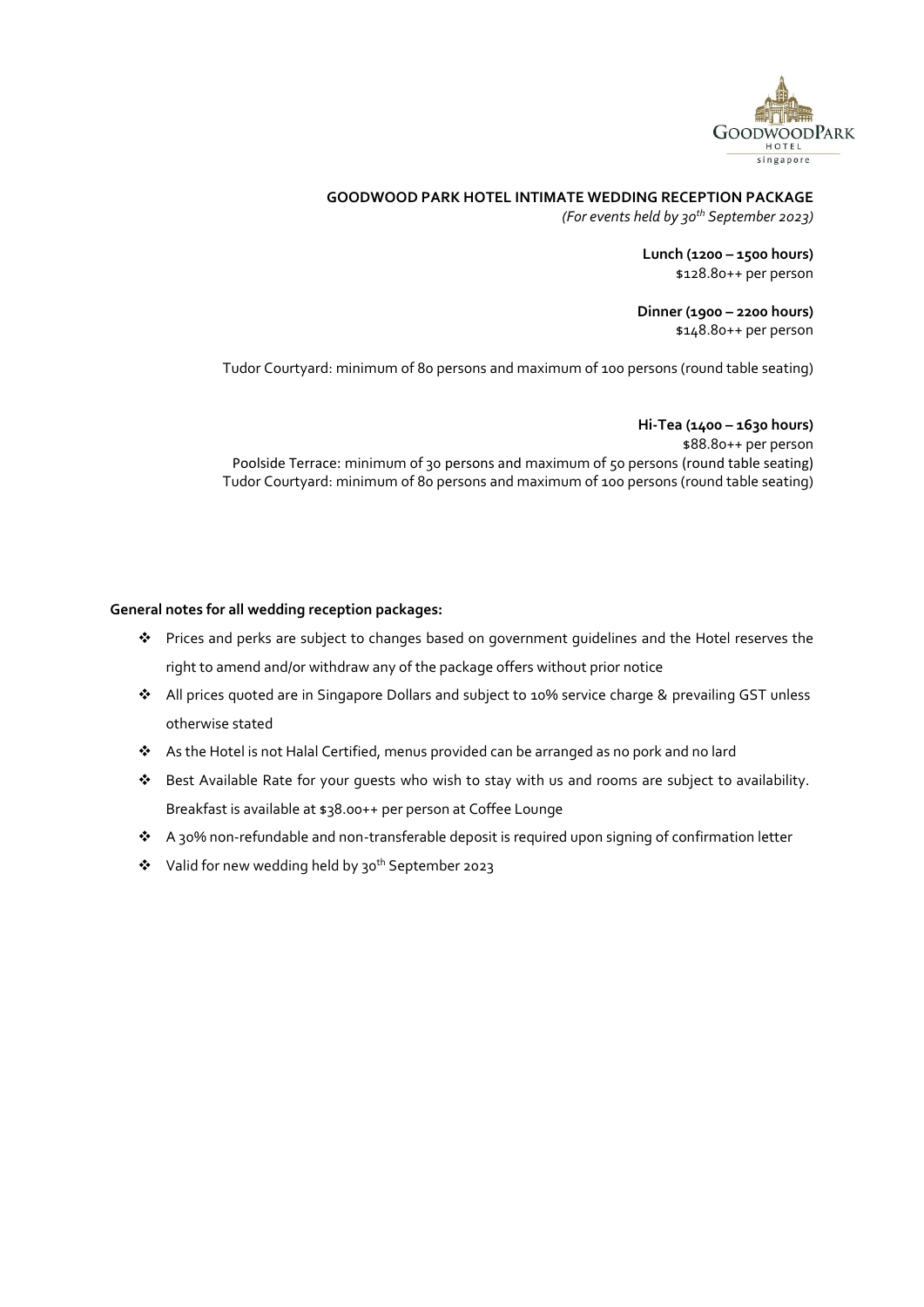

#### **Wedding Reception Package**

- Sumptuous menus specially designed and prepared by our award-winning culinary team
- Free flow of Chinese tea *(for Chinese Set)* or coffee / tea *(for Western Set and HiTea),* soft drinks and mixers *(excluding juices)* throughout the event
- Complimentary 01 x bottle house wine per 10 paying guests *(adults)*
- Waiver of corkage charge for sealed and duty-paid hard liquor brought into the hotel
- Intricately designed model wedding cake for cake cutting ceremony
- A specially designed red packet box
- Complimentary seat covers for all chairs
- Elegant fresh floral centrepieces to accentuate every table *(Choice of roses, eustomas or gerberas)*
- Usage of portable projectors, screens, sound system and 02 x wireless handheld microphones
- Complimentary parking coupons for up to 20% of your guaranteed attendance *(availability of the parking lots are based on first-come-first-served basis)*
- 01 x VIP parking lot for Bridal Car
- Enjoy 1 night's stay in Deluxe Room with breakfast for two the next morning at Coffee Lounge

#### **Additional perks with minimum of 100 persons with booking of lunch or dinner (please select 3):**

- **Additional 10% complimentary parking coupons**
- Waiver of corkage charge for 1 x bottle of sealed and duty-paid wine per 10 paying guests (adults)
- **Complimentary sash to accentuate VIP chairs (up to 20 chairs)**
- Complimentary champagne pyramid with a bottle of champagne
- In room dining credit of \$80.00nett
- Additional 1 x night stay in Deluxe Room with breakfast for two the next morning at Coffee Lounge *OR* additional 1 x 20-litre barrel of beer

#### **Optional:**

- Champagne pyramid with a bottle of champagne for toasting at \$150.00++ per bottle
- 30-litre barrel of beer can be purchased at \$750.00++ with approximate serving of 90 glasses *OR* \$550.00++ per 20-litre barrel of beer with approximate serving of 60 glasses
- Stage décor and ballroom décor from \$800.00++ onwards
- Wedding favours at special rate from \$3.00++ onwards
- Subsequent carpark coupon can be arranged at \$5.00nett per piece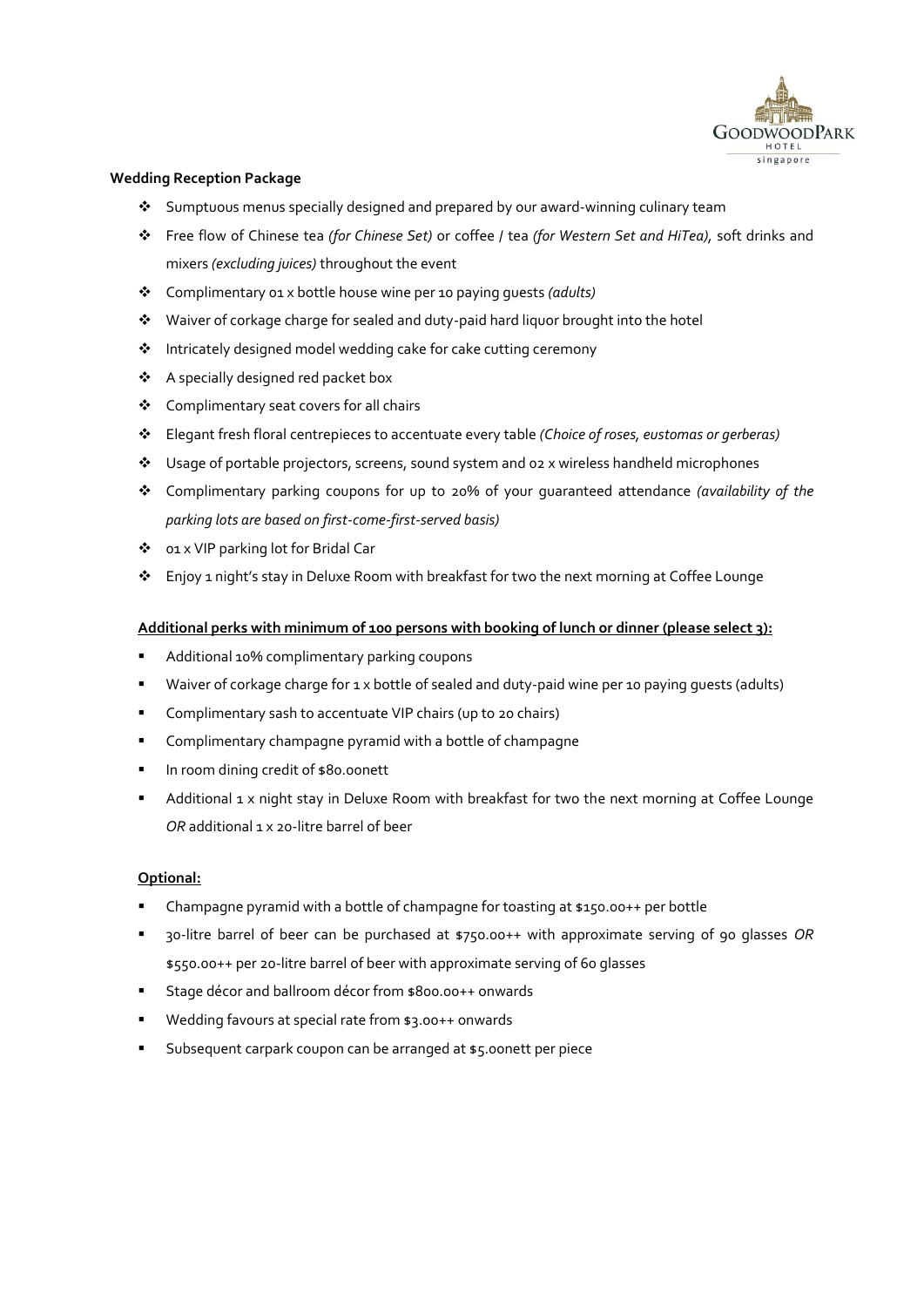

# **Wedding Lunch 4-Course Western Set Menu S\$128.80++ per person**

## **APPETIZER**

Chilled Angel Hair Pasta with Shredded Smoked Duck, Compressed Cucumber and Green Scallion Oil

*OR*

Sous Vide Ocean Trout with Honey and Mustard Dressing

**SOUP**

Heirloom Tomato Soup with Greenland Shrimp

*OR*

Cream of Cauliflower with Black Truffle Oil

## **MAIN COURSE**

Pan Roasted Sea Bass Fillet With Fluffy Potato Purée, Green Asparagus and Lemon Dill Reduction

*OR*

Slow Cooked Farm Chicken Breast With Garlic Potato Purée, Fresh Vegetable and Sage Jus

**DESSERT**

Vanilla Forest Berries Terrine with Lemon Lime Sorbet

*OR*

Slow Baked Bitter Chocolate Tart with Caramel Ice-Cream

Coffee or Tea

*\*\* Please select one choice from each category and maximum 2 choices for the main course 21 working days prior to the event's date \*\* Menu is subject to changes with or without prior notice unless otherwise stated*

#### **Special Meal Requirement:**

The Hotel is not Halal certified and menu can be arranged as no pork no lard should require. Western Vegetarian set menu can be arranged at **\$128.80++** per person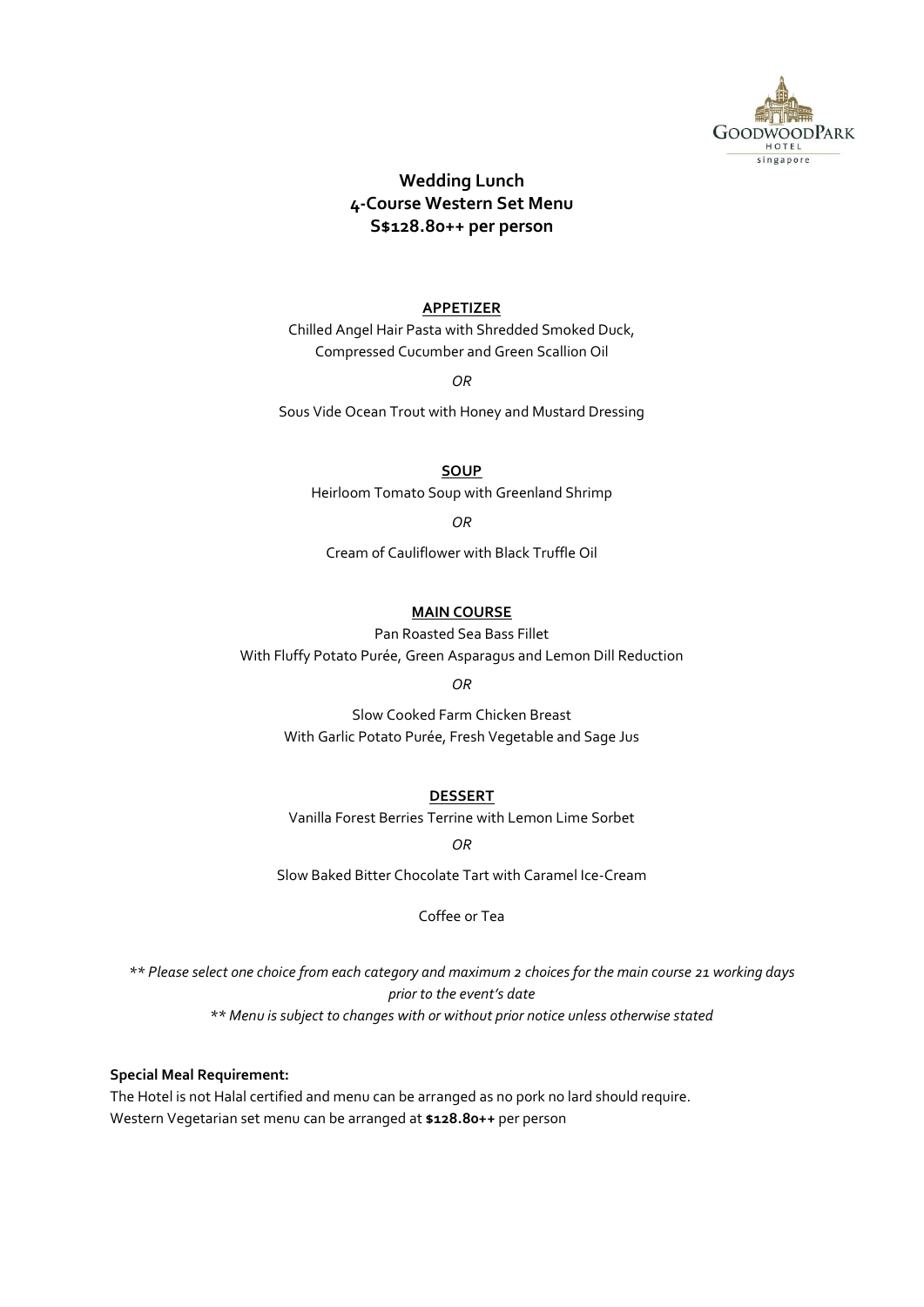

# **Wedding Dinner 5-Course Western Set Menu S\$148.80++ per person**

#### **APPETIZER**

Smoked Duck Breast with Balsamico Vinaigrette Mesclun Lettuce, Roasted Walnuts and Raspberries

*OR*

Chilled Capellini Pasta with Stone Crab Salad Sakura Ebi and White Truffle Oil

**SOUP**

Mediterranean Tomato Soup with Seafood and Fennel

*OR*

Cappuccino of Wild Forest Mushroom with Fresh Herbs

#### **SORBET**

Raspberry Sorbet

#### *OR*

Passion Fruit and Mango Sorbet

### **MAIN COURSE**

Slow Roasted Black Angus Beef Fillet with Wild Mushroom Fricassee Fluffy Potato Purée and Balsamic Shallot Sauce

*OR*

Roasted Sea Perch Fillet with Green Asparagus Fluffy Potato Purée and Crispy Caper Meuniére Sauce

*OR*

Slow Roasted Spring Chicken with Dukkah Spices Fluffy Potato Purée, Young Vegetables & Caramelised Onion Sauce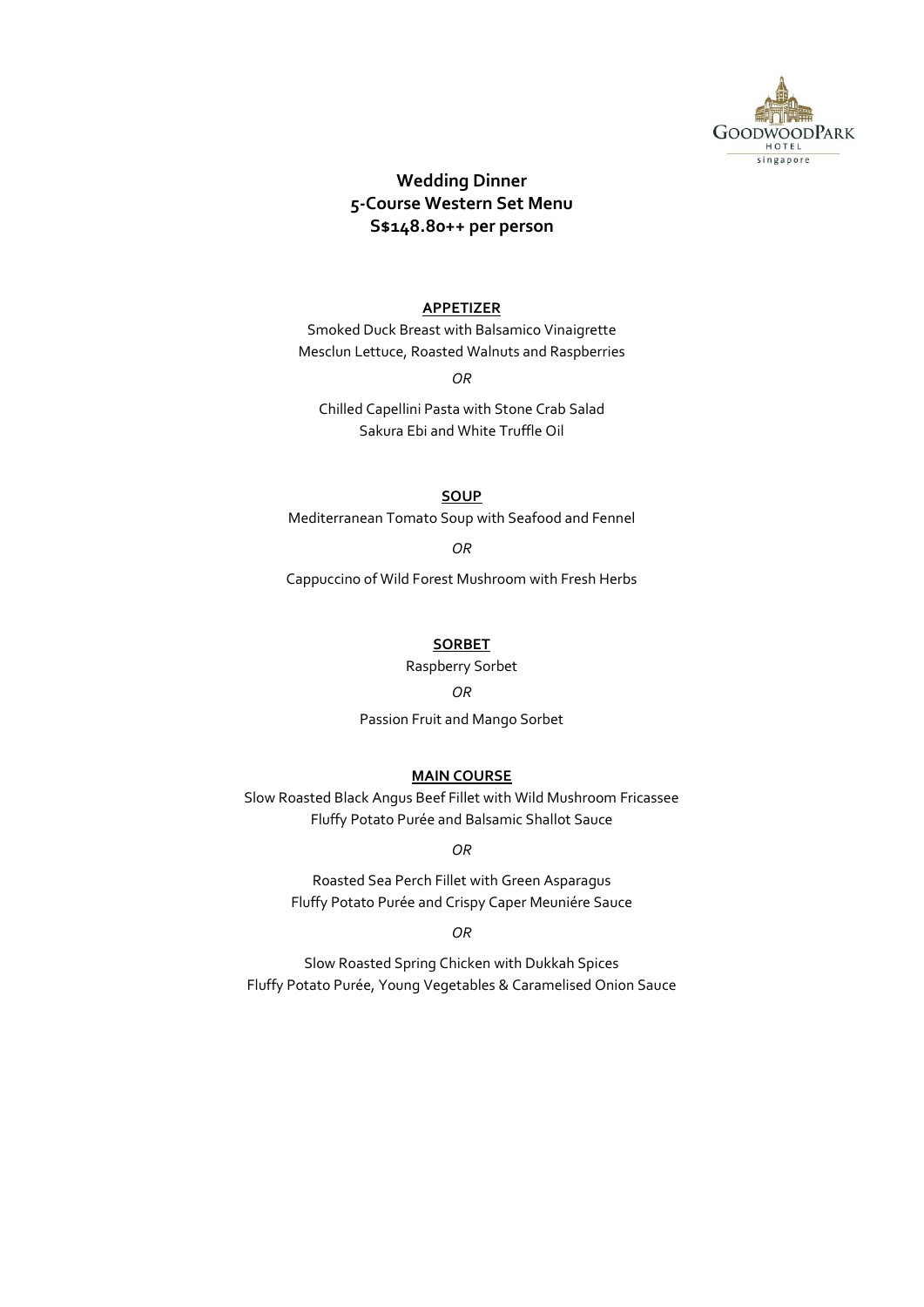

## **DESSERT**

Coconut Mango Short Cake with Marinated Berries

*OR*

Tiramisu in Cup with Espresso Croquant Ice-Cream

Coffee *OR* Tea

*\*\* Please select one choice from each category and maximum 2 choices for the main course 21 working days prior to the event's date \*\* Menu is subject to changes with or without prior notice unless otherwise stated*

## **Special Meal Requirement:**

The Hotel is not Halal certified and menu can be arranged as no pork no lard should require. Western Vegetarian set menu can be arranged at **\$148.80++** per person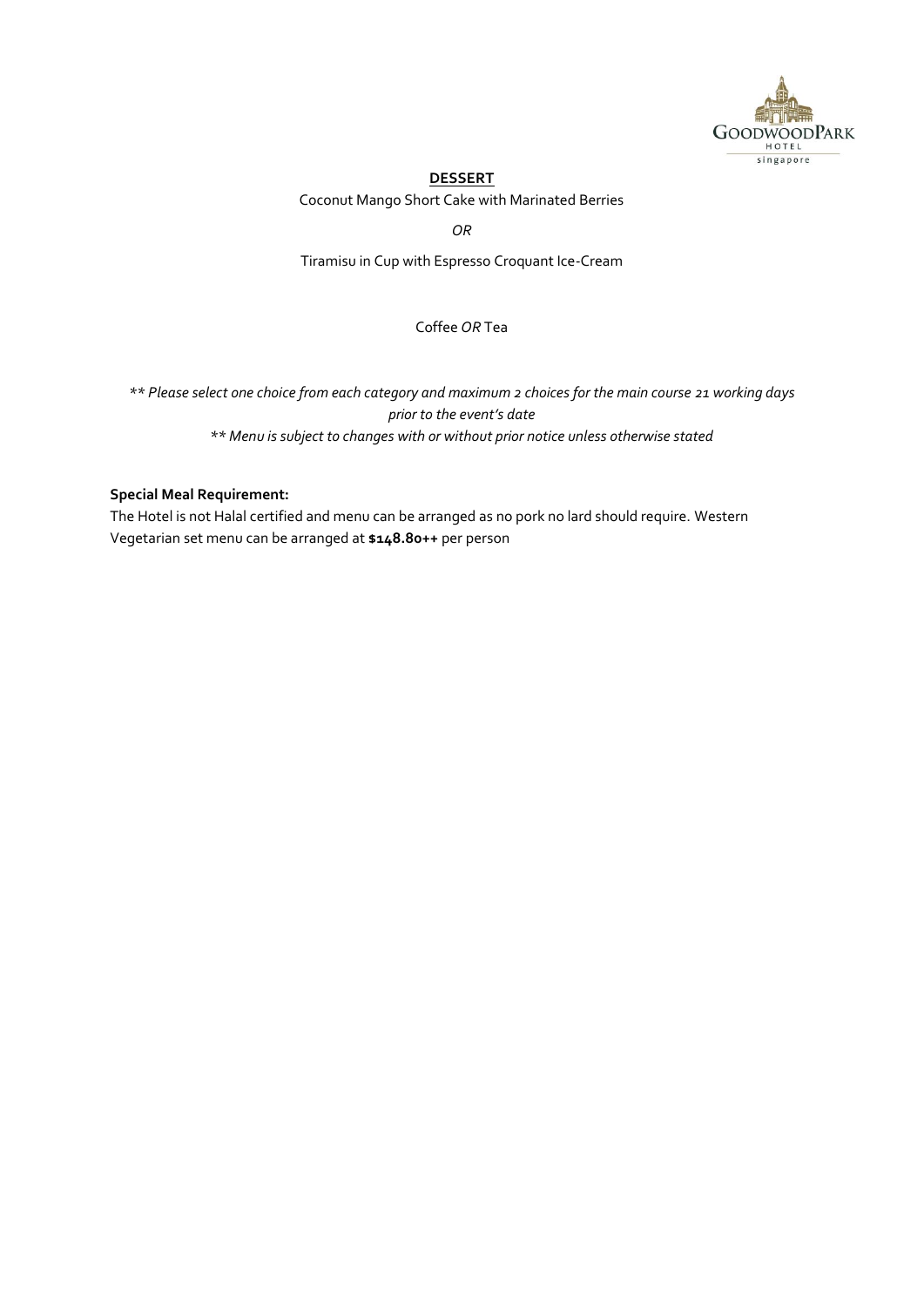

# **Wedding Lunch Chinese Set Menu S\$128.80++ per person**

#### **MENU I**

Deep Fried Prawn Tossed with Mango Mayonnaise Dressing (芒果蛋黄酱炸虾球) Baked Chicken with BBQ Sauce (烧汁焗鸡) Sliced Smoked Duck (熏鸭片)

മെയ

Braised Fried Fish Maw Seafood Treasure Soup (鱼鳔三宝羹) *(Sea Cucumbers, Crabmeat, Dried Scallops & Fried Fish Maw)*

෨෬෭

Wok Fried 'Kung Pao' Chicken with Cashew Nuts (腰果宫保鸡丁)

න ශ

Braised Australian 10 Head Abalone with Sea Cucumber and Spinach (鲍鱼海参扒菠菜)

အက

Fried Rice with Prawns and X.O. Sauce (X.O.酱虾仁炒饭)

ഐറ

Double Boiled Hashima with Dried Longan, Red Dates and Lotus Seeds (红莲龙眼红枣炖雪蛤)

*\*\* Menu is subject to changes with or without prior notice unless otherwise stated*

#### **Special Meal Requirement:**

Muslim *(No Pork No Lard)* & Chinese Vegetarian set menu can be arranged at **\$128.80++** per person. Should Halal Certified Muslim Food required, additional food charges and transportation fee of **\$80.00++** will be imposed. *(Minimum 6 persons required for this service)*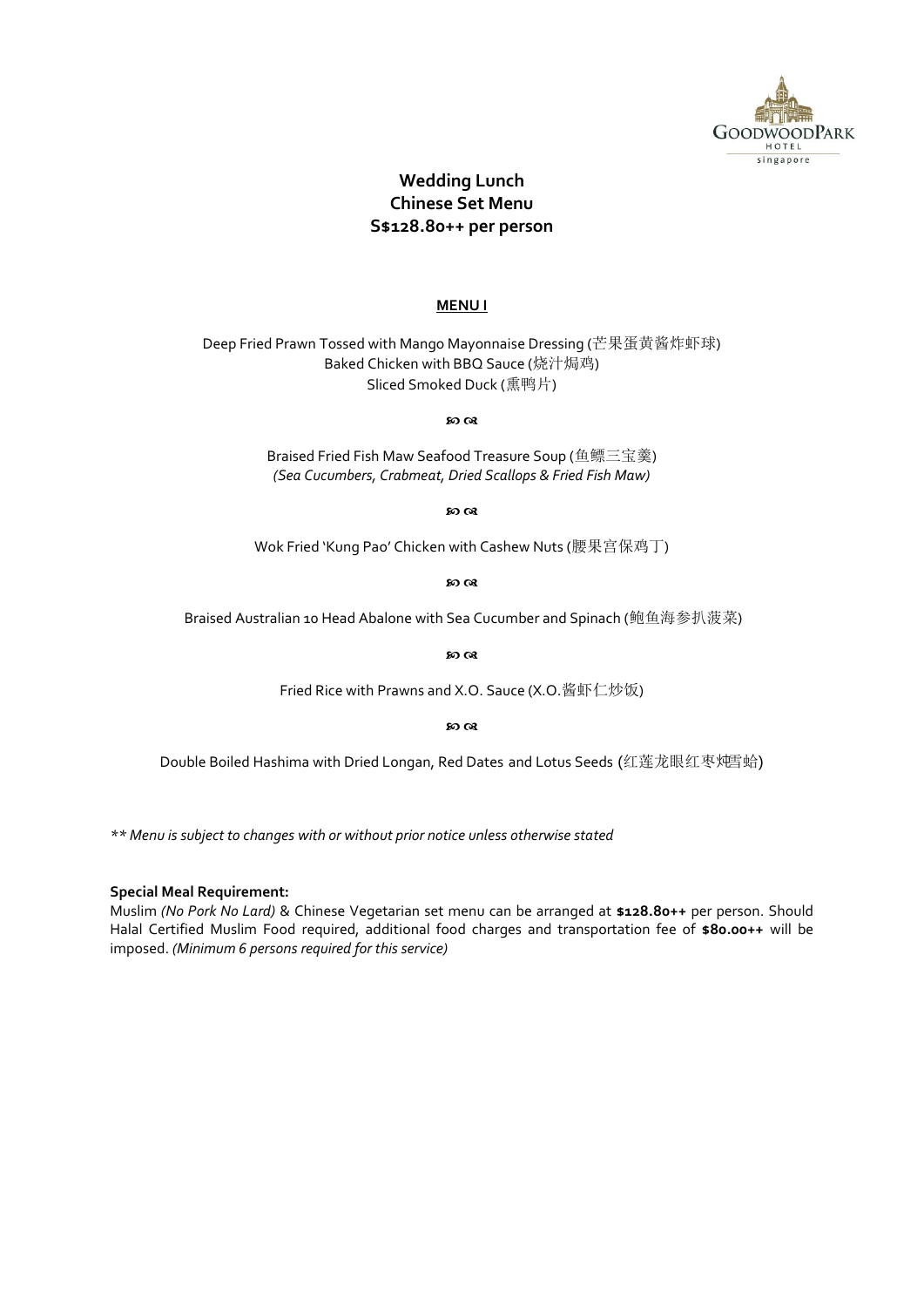

# **Wedding Lunch Chinese Set Menu S\$128.80++ per person**

### **MENU II**

Iberico Pork Roll with Minced Garlic Sauce (蒜蓉漿汁豬肉卷) Baked Chicken with BBQ Sauce (烧汁焗鸡) Deep Fried Prawn with Creamy Salted Egg Yolk (金沙虾球)

ත ශ

Double Boiled Chicken Consommé with Sea Whelk and Conpoy (响螺摇柱炖鸡汤)

so os

Steamed Sea Perch Fillet with Soya Bean Crumbs (豆酥蒸鲈鱼扒)

ഐറ

Stir Fried Scallop with Asparagus and X.O. Sauce (X.O酱带子炒芦笋)

တက်<br>လ

Braised Ee Fu Noodles with Prawn and Yellow Chives (韭黄虾仁焖伊面)

so ce

Cream of Mango with Pomelo & Sago (杨枝柑露)

*\*\* Menu is subject to changes with or without prior notice unless otherwise stated*

### **Special Meal Requirement:**

Muslim *(No Pork No Lard)* & Chinese Vegetarian set menu can be arranged at **\$128.80++** per person. Should Halal Certified Muslim Food required, additional food charges and transportation fee of **\$80.00++** will be imposed. *(Minimum 6 persons required for this service)*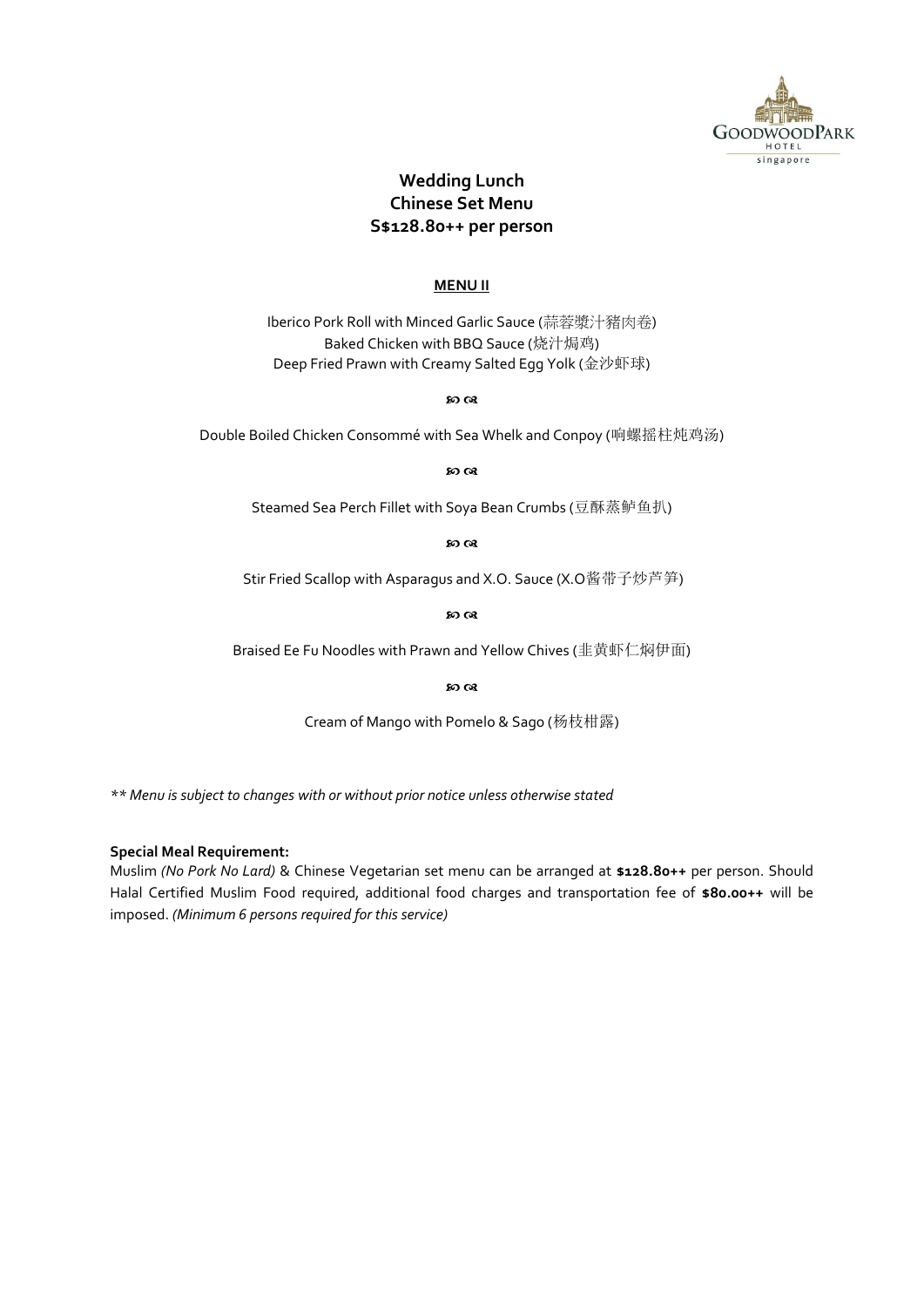

## **Wedding High Tea Set Menu S\$88.80++ per person**

## **Boutique Open Faced Sandwiches** *(Please select 3 items)*

Smoked Salmon with Black Caviar & Fresh Herb Beef Pastrami with Cornichon Sea Shrimp with Avocado & Pineapple Salsa Creamy Brie with Granny Smith Apple Compote Slow Cooked Chicken Roll with Anchovies Dressing

**so ca** 

## **Mini Finger Sandwiches** *(Please select 3 items)* Chicken Ham & Cheese Cream Cheese with Walnut & Cranberry Spicy Tuna Mayonnaise Egg & Truffle Mayonnaise Crabmeat Salad

ත ශ

## **Local Snacks**

*(Please select 1 item)* Tofu Pockets with Shredded Cucumber and Sprouts Gado Gado Fruit Rojak Tauhu Goreng

### ഐ ക

### **Hot Local Food** *(Please select 2 items)*

Nonya Laksa with Slipper Lobster, Egg, Tau Pok, Fish Cakes & Condiments Fried Brown Rice Bee Vermicelli with Scallop and Shredded Vegetables Seafood Mee Goreng Crabmeat Fried Rice with Mini Abalone & Tobiko GWP Nonya Chicken Curry with Mini Baguette Steamed Lotus Leaf Wrapped Glutinous Rice with Chicken, Mushroom & Salted Egg Yolk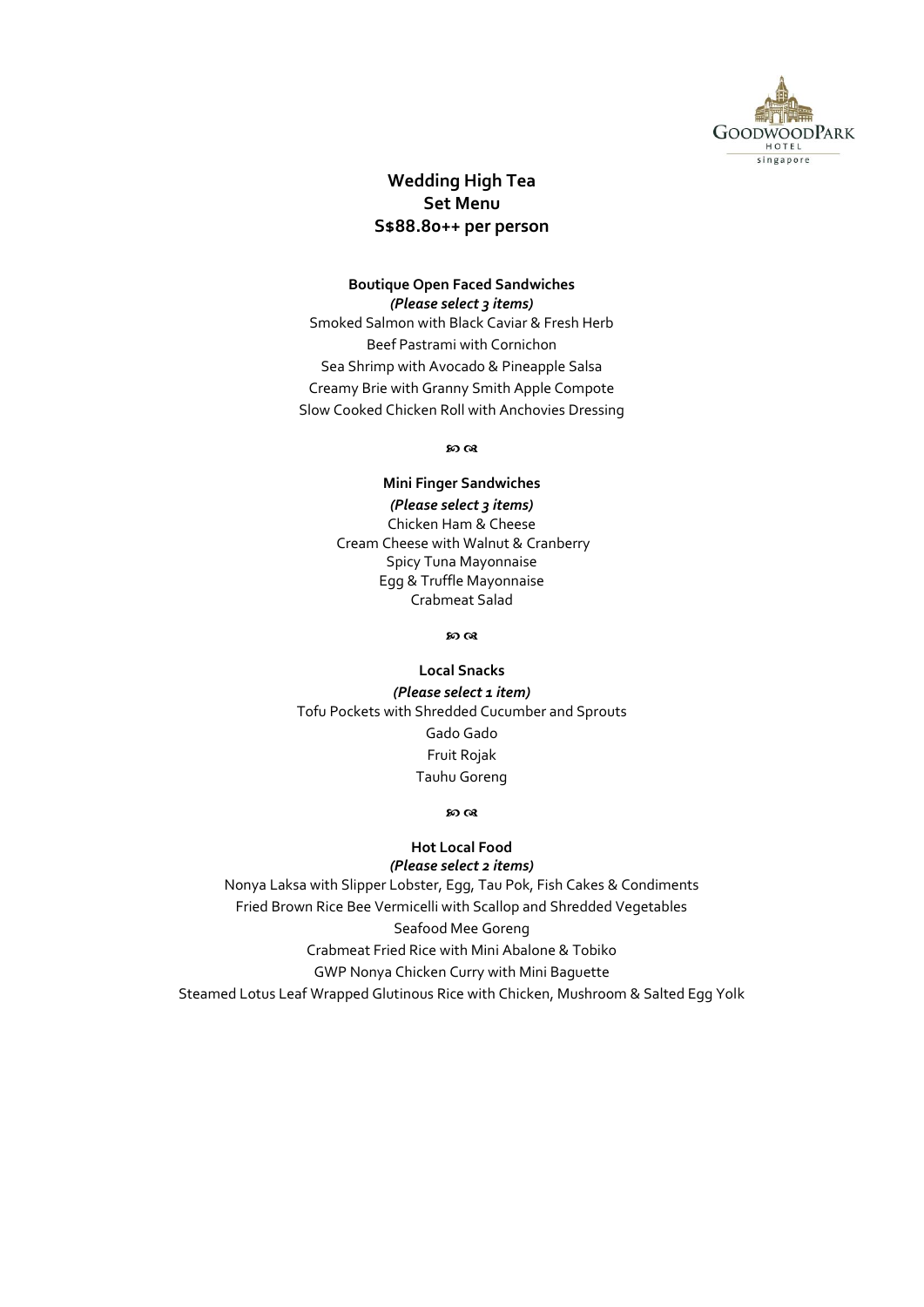

# **Wedding High Tea Set Menu**

# **Hot Savouries**

*(Please select 6 items)* Kueh Pie Tee Steamed Siew Mai with Mini Abalone Steamed Crystal Prawn Dumplings Crispy Prawn Dumpling with Salad Sauce Crispy Sea Perch Beignet with Smoky Tomato Aioli Pan-fried Chicken & Chive Gyoza Crispy Chicken Coated with Seaweed Baked Korean Chicken Wings Mini Chicken Pie Mini Tomato & Feta Cheese Quiche Wild Mushroom Strudel with Truffle Oil Salmon & Spinach Puff Crispy Prawn Fritter with Mango Sauce Baked Tortellini with Shrimp & Parmesan Cheese Beef Meat Balls with Home-made BBQ Sauce

#### മെയ

**Sweets** *(Please select 5 items)* Fresh Tropical Fruits Salad with Berries & Mint Chocolate Crunchy Hazelnut Cake Tiramisu Mousse Cake White Chocolate Green Tea Mango Cake Chocolate Éclair Strawberry Cheese Cake Mini Apple Crumble Red Bean Soup Pulut Hitam with Coconut Milk Bread and Butter Pudding with Vanilla Sauce Mango Pomelo Soup Almond Jelly with Longan

**\*\*** *Menu is subject to changes with or without prior notice unless otherwise stated*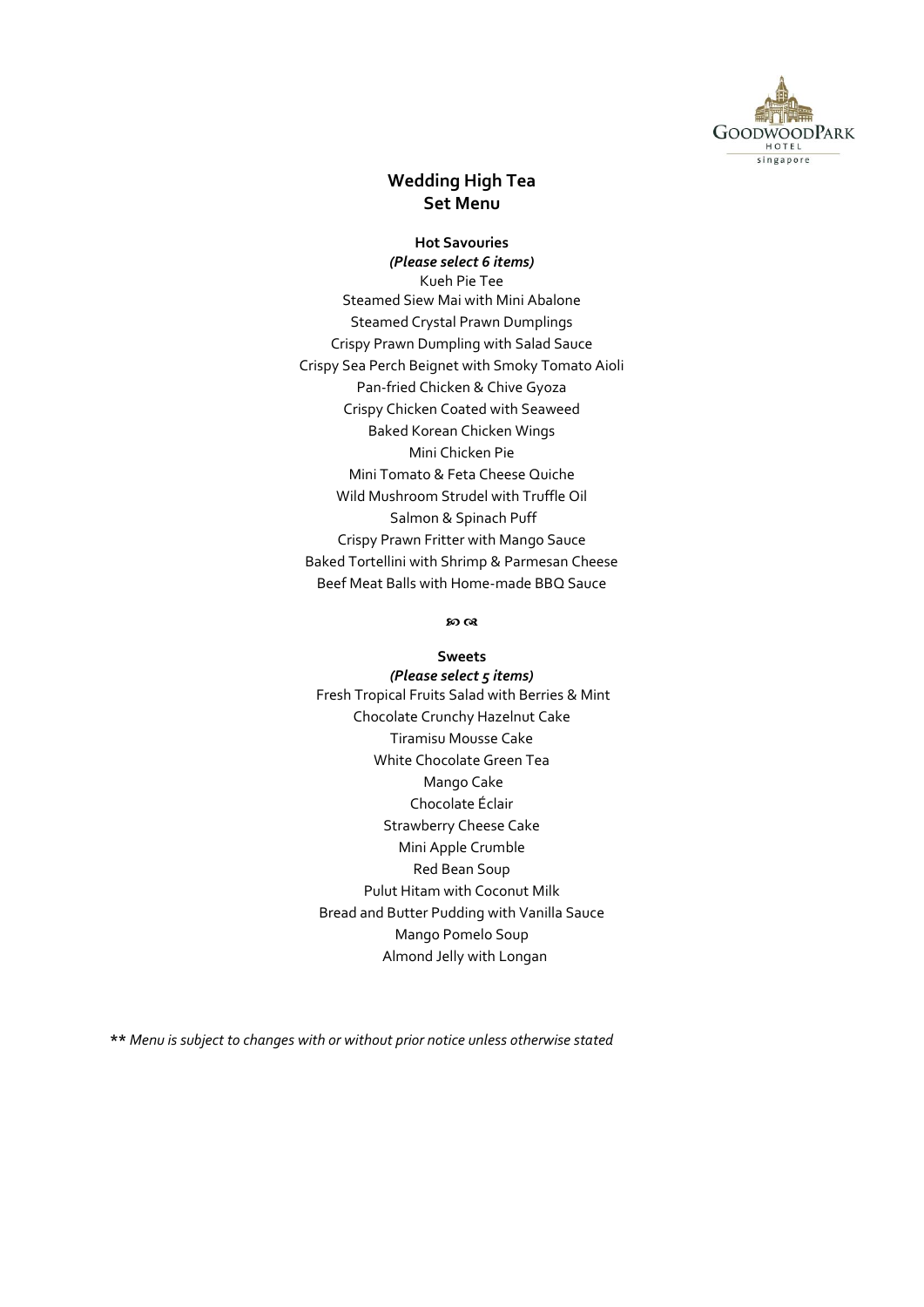

# **Wedding Dinner Chinese Set Menu S\$148.80++ per person**

## **MENU I**

Deep Fried Spare Rib with Rock Sugar Honey Sauce (冰花蜜汁排骨) Sliced Smoked Duck (熏鸭片) Deep Fried Prawn with Creamy Salted Egg Yolk (金沙虾球)

ත ශ

Braised Shark's Fin Soup with Crab Meat (红烧蟹肉翅)

80 QR

Steamed Sea Perch Fillet with Soya Bean Crumbs (豆酥蒸鲈鱼扒)

so os

Stir Fried Broccoli with Scallops in X.O. Sauce (X.O.酱带子西兰花)

ත ශ

Fried Rice with Baby Abalone and Crabmeat (蟹肉鲍鱼仔炒饭)

ත ශ

Chilled Hashima with Aloe Vera and Sea Coconut (芦荟雪蛤海底椰) (冻)

*\*\* Menu is subject to changes with or without prior notice unless otherwise stated*

### **Special Meal Requirement:**

Muslim *(No Pork No Lard)* & Chinese Vegetarian set menu can be arranged at **\$148.80++** per person. Should Halal Certified Muslim Food required, additional food charges and transportation fee of **\$80.00++** will be imposed. *(Minimum 6 persons required for this service)*